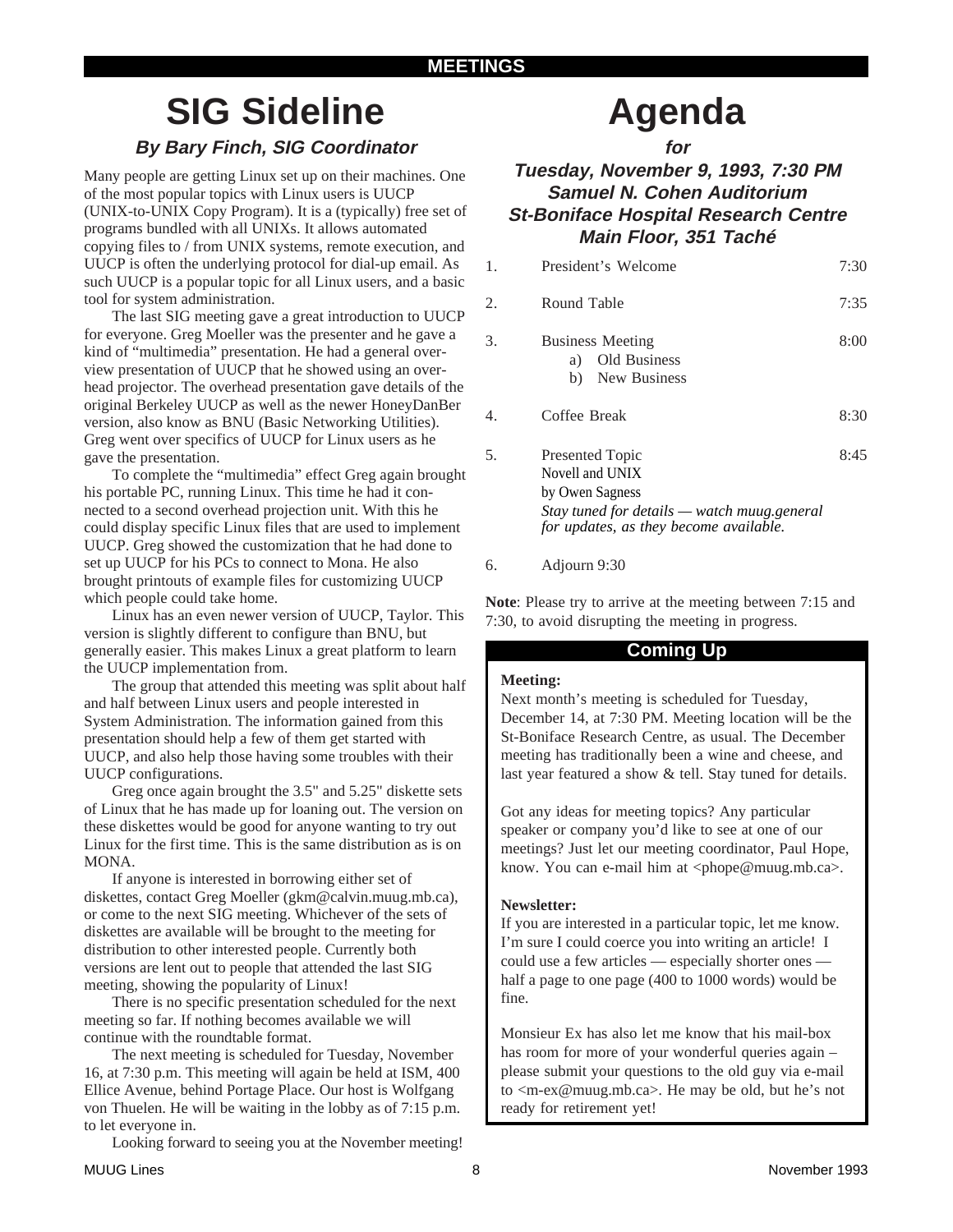## **HANDS-ON**

|                | $K&R$ or )                                              | mtools     | - support for reading and writing DOS                                                                                               |
|----------------|---------------------------------------------------------|------------|-------------------------------------------------------------------------------------------------------------------------------------|
| gdb            | - The Gnu debugger                                      |            | disks                                                                                                                               |
| gdbm           | - a dbm replacement                                     | oleo       | - Spreadsheet system for Unix supporting                                                                                            |
| glibc          | - gcc library                                           |            | X and ASCII                                                                                                                         |
| gnats          | - software bug tracking utility                         | recode     | - perform character translation (recoding)                                                                                          |
| indent         | - pretty print C code - indent replacement              |            | on files                                                                                                                            |
| m <sub>4</sub> | - macro preprocessor - m4 replacement                   | termcap    | - replacement for the termcap library                                                                                               |
| make           | - much enhanced make utility                            | tput       | - termcap facilities for shell scripts                                                                                              |
| nihcl          | - portable collection of classes for OO                 |            | <b>Text Processing</b>                                                                                                              |
|                | programming                                             | gptx       | - generate permuted indexes                                                                                                         |
| $libg++$       | $- g++ library$                                         | groff      | - includes troff, pic, eqn, tbl, etc replace                                                                                        |
| rcs            | - sccs replacement - much enhanced                      |            | ments                                                                                                                               |
| smalltalk      | - smalltalk OOPL and system                             | ispell     | - interactive spelling corrector                                                                                                    |
| tile-forth     | - forth language implementation                         | mm         | - the 'mm' macro package from groff                                                                                                 |
| time           | - time a program's execution - time                     | ms         | - the 'ms' macro package from groff                                                                                                 |
|                | replacement                                             | texinfo    | - hypertext documentation facility (used in Gnu                                                                                     |
|                | <b>Compiler Development</b>                             |            | products)                                                                                                                           |
| bison          | - LALR parser generator - yacc replacement              |            | <b>Compression</b>                                                                                                                  |
| cperf          | - generate perfect hash tables - use in<br>compilers or | gzip       | - license free compression - replaces compress,<br>etc                                                                              |
| flex           | - regular expression scanner - lex replacement          |            |                                                                                                                                     |
| superopt       | - if you don't know, don't ask ;-)                      | uuencode   | - encode a binary file in ASCII, uuencode                                                                                           |
|                | X Related                                               |            | replacement                                                                                                                         |
| fontutils      | - font utilities (e.g. creation, conversion,            |            | <b>Editing</b>                                                                                                                      |
|                | etc)                                                    | elvis      | - a vi replacement                                                                                                                  |
| ghostscript    | - PostScript interpreter and X driver                   | emacs      | - the emacs extensible editor (and news reader,                                                                                     |
| ghostview      | - Nice front end to ghostscript                         |            | mailer)                                                                                                                             |
| xboard         | - X interface to chess program with cute                | calc       | - extensible desk calculator for emacs                                                                                              |
|                | features                                                | elib       | - emacs lisp library                                                                                                                |
| xinfo          | - Gnu info widget for X                                 | shellutils | - contains replacements for basename, date,                                                                                         |
| xless          | - X interface to less for file browsing<br>Games        |            | dirname, echo, env, expr, and MANY more                                                                                             |
| gnuchess       | - chess program with X, ASCII and other                 |            |                                                                                                                                     |
|                | interfaces                                              |            | 5) How/where do I get it? A large number of anonymous FTP sites<br>(Archie lists over 64) archive the Gnu software. My favourite is |
| gnugo          | - go program                                            |            | prep.ai.mit.edu because it is always up to date with the latest                                                                     |
| nethack        | - networked adventure game                              |            | versions and response times to/from it are good. ftp to                                                                             |
|                | <b>Special Purpose</b>                                  |            | prep.ai.mit.edu and log in as userid anonymous sending your e-mail                                                                  |
| ecc            | - Reed-Solomon error correcting code                    |            | address as a password. cd to /pub.gnu and go wild.                                                                                  |
| fax            | - group 3 fax transmission for fax-providing            |            | Well, that's it for this month. Next month we will get down to                                                                      |
|                | systems                                                 |            | the reviews themselves I'll try to start out slow with simple                                                                       |

the reviews themselves. I'll try to start out slow with simple software that all can make use of. Those who want to go and get the software can do so, install it, and try it out. We'll leave the big tough stuff till later so people get used to the Gnu installation routines, etc.

## **MUUG Lines Newsletter Deadlines for 1993-1994**

|                            |       |                 | <b>Deadlines</b>  |                | <b>MUUG Monthly</b> |
|----------------------------|-------|-----------------|-------------------|----------------|---------------------|
| <b>Issue Number</b>        | Month | <b>Articles</b> | <b>Final Copy</b> | <b>Mailing</b> | <b>Meeting Date</b> |
| Volume 6, No. 01 November  |       | October 16      | October 23        | October 30     | November 9, 1993    |
| Volume 6, No. 02 December  |       | November 20     | November 27       | December 4     | December 14, 1993   |
| Volume 6, No. 03 January   |       | December 18     | December 25       | January 1      | January 11, 1994    |
| Volume 6, No. 04 February  |       | January 15      | January 22        | January 29     | February 8, 1994    |
| Volume 6, No. 05 March     |       | February 12     | February 19       | February 26    | March 8, 1994       |
| Volume 6, No. 06 April     |       | March 19        | March 26          | April 2        | April 12, 1994      |
| Volume 6, No. 07 May       |       | April 16        | April 23          | April 30       | May 10, 1994        |
| Volume 6, No. 08 June      |       | May 21          | May 28            | June 4         | June 14, 1994       |
| Volume 6, No. 09 September |       | August 20       | August 27         | September 3    | September 13, 1994  |
| Volume 6, No. 10 October   |       | September 17    | September 24      | October 1      | October 11, 1994    |

Mailing deadline is always 10 days prior to meeting date, to ensure sufficient advance notice of motions, etc. All copy (ads, columns, meeting notices, etc.) must be submitted by noon on the final copy deadline date, which is one week prior to the mailing deadline. Articles and any other material that isn't time sensitive must be submitted by the articles deadline, which is one week prior to the final copy deadline.

gmp - multiprecision arithmetic library graphics - plot, graph replacements supporting X, PostScript, etc.

gnuplot - Plotting software for various platforms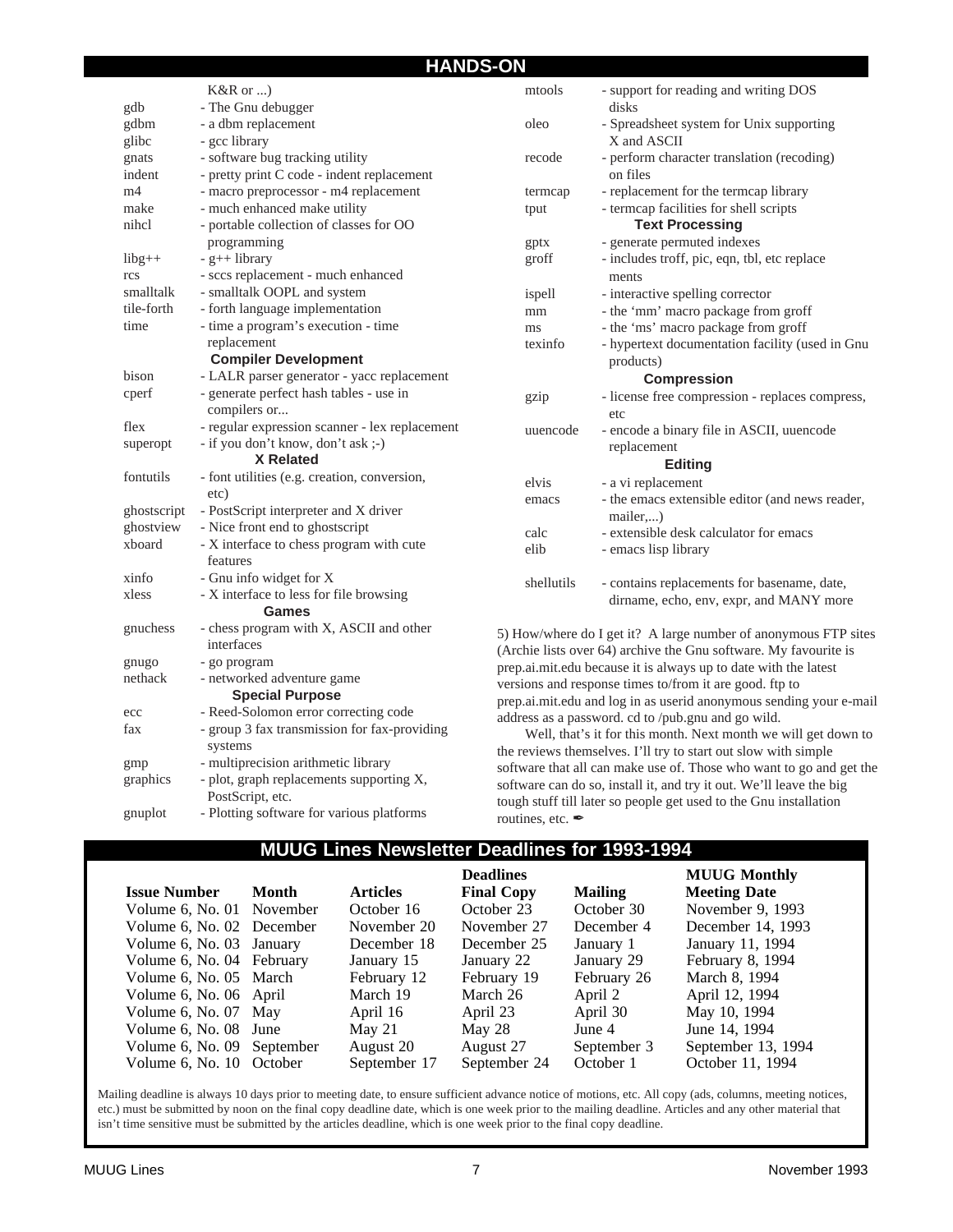# **Gnu Review By Peter Graham**

Greetings everyone! If all goes well this will be a new regular column in your monthly newsletter. I am excited about writing this column and hope you will look forward to reading it.

The idea behind the column is to review either a single Gnu product or a group of related products each month in order to give people a feel for the usefulness of the software for their own particular needs. With the increased accessibility to the Internet in Manitoba, I thought it was about time that people were introduced to the high quality of Gnu (and perhaps some other "PD" software) available on the net.

My personal reasons for writing the column are several. I have been very pleased with the quality of the Gnu software I have used and would like to share my good experiences with others. I have also been slow to pick up on some of the software which subsequently turned out to be most useful. The reason for this was primarily a lack of motivation on my part to get the software and install it. Writing this column will give me ample motivation to try out the new software. Finally, I appreciate the FSF (Free Software Foundation's) outlook on distributing source code. Its nice to be able to fix things that don't work rather than having to work around them — just a part of my psyche I guess :-).

For the most part, Gnu software replaces similar facilities provided by most conventional Unix distributions. Thus it is helpful to compare the features of Gnu software to their normal Unix equivalents. This is often easier said than done. Due to the sometimes significant differences between various flavours of Unix, comparisons may not always be as meaningful as they should be. The Unixes with which I interact regularly are SunOS4.1.3 and Ultrix4.3. As such, these will be the systems I make comparisons with. The chief drawback of using these two particular systems is that they are both derived from BSD Unix and not System V. While regrettable, this situation is also unavoidable.

In this first column I won't actually review any software but will instead given you some information about what is out there, where it is, and how to go about getting it. This will be sort of a mini FAQ (Frequently Asked Questions) list about Gnu software.

1) What is GNU? GNU stands for (Gnu's Not Unix). The Gnu project of the free software foundation (FSF) is Richard Stallman's pet project to replace licensed Unixes with a free version which is distributed complete with source code. As a part of this effort (now purported to be nearly complete) all of the major Unix utilities and programming tools have been re-implemented. In most cases the reimplementations exceed both the performance and features of the originals. For the purpose of this column, it is these applications programs that we are interested in. Since they are designed to eventually run under a free Unix, they now run under non-free Unixes such as SunOS, Ultrix, AIX, etc.

2) Why use Gnu software? There are a number of reasons. First of all, its free! This is important to many people (like impoverished universities). It is widely used which means that it is probably good software and that most of the bugs are out of it. In the unlikely case that you do find a bug in it, source is provided so you may be able to fix it yourself. Gnu software always offers a superset of the features offered by their Unix counterparts. Why would anyone not want to use an enhanced version? Furthermore, due to the availability of source code, if there is a feature you really want that even Gnu doesn't provide, you can add it. Gnu versions of programs are faster than the existing versions in most cases. Speed of software

increases productivity which hopefully increases wages :-). Gnu software is easy to install. The installation scripts provided with the software, support many different platforms and are highly automated. I have never had a problem installing Gnu software under SunOS or Ultrix. Finally the use of Gnu software promote openness; "shared source code is the ultimate form of openness".

3) Is Gnu software public domain? No it is not. It is free and redistributable but it is copyrighted (actually "copylefted") in order to protect the code from being abused. See the copyleft agreement that comes with all Gnu software for details but don't worry, most people find the copyleft agreement one they can easily live with. It basically only precludes you from making any profit from their code and from failing to redistribute it without source code.

4) What software is offered? Lots of it so I'll be kind and try to group the software into a few areas and give you a 1 liner for each.

**System Administration** autoconf - generates config scripts for a software package cpio - copy file archives in and out - cpio replacement patch - apply system patches - patch replacement perl - advanced scripting/pattern-matching language tar - tar replacement - slightly incompatible with POSIX 1003.1 uucp - implementation of uucp protocol and programs **Day to Day Use** bash - Bourne Again Shell - Bourne shell replacement bc - arbitrary precision arithmetic language bc replacement dc - Desk Calculator - dc replacement diff - Much enhanced diff including side by side diffs fileutils - contains replacements for chgrp, chmod, chown, cp, dd, df, du, ln, ls, mkdir, mv, rm, rmdir, touch, and MANY more find - find replacement finger - finger replacement gawk - an awk replacement grep - high speed replacement for grep less - "more" replacement screen - window manager for ASCII terminals sed - stream editor - sed replacement textutils - contains replacements for cat, sort, tail, wc and MANY more **Program Development** ae - Code profiling system for use with gcc binutils - contains ar, ld, nm, size, strip, & gprof replacements cvs - high level version management using rcs dejagnu - program testing support dld - provides dynamic link editing at run time f2c - Convert Fortran 77 to C or C++ gas - The Gnu assembler gcc - The Gnu C and C++ compiler (ANSI or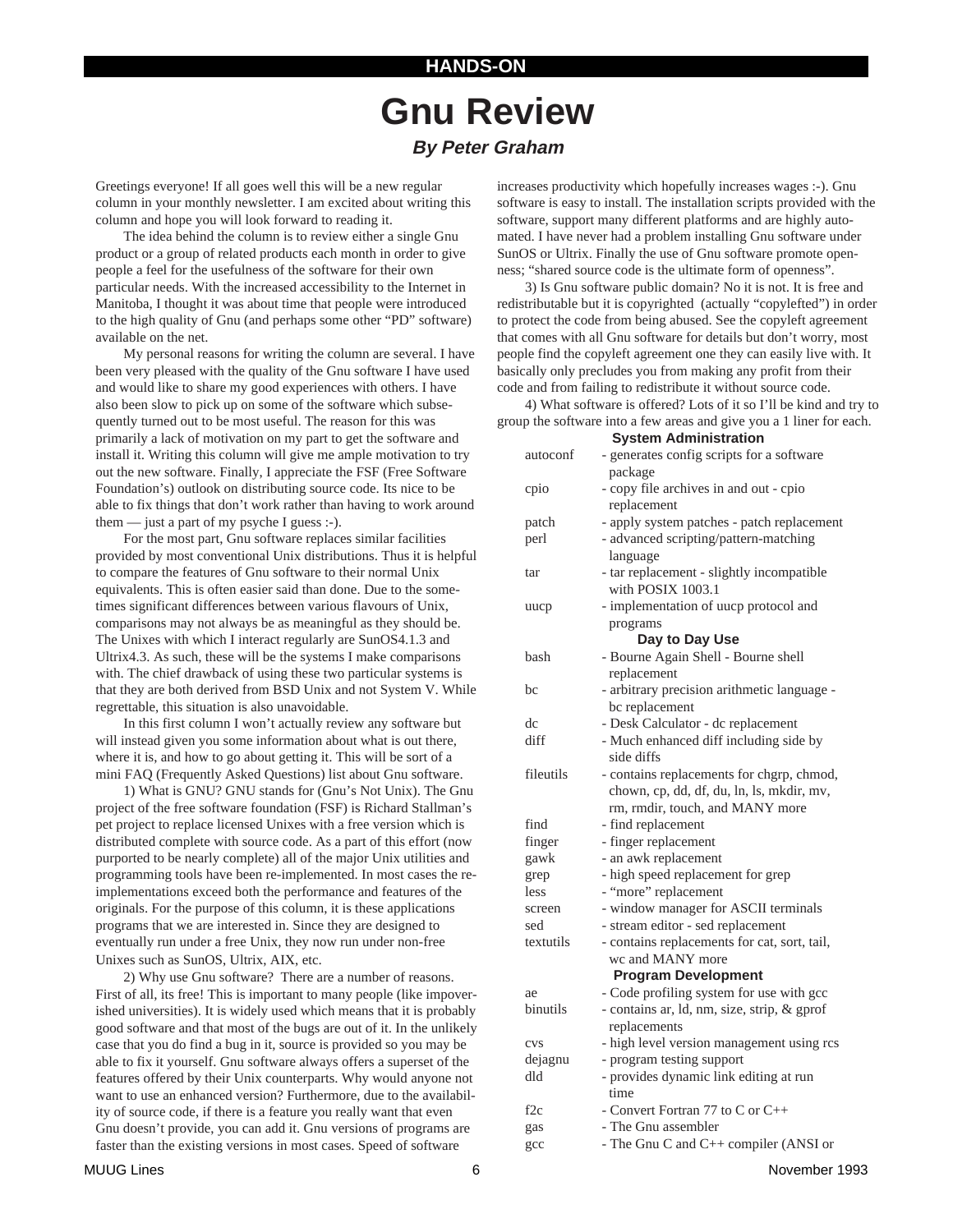## **INDUSTRY**

# **Multimedia Comes to UNIX**

# **By Marc Mousseau**

On October 19, Sun Microsystems Computer Corporation (SMCC) announced their first line of Multimedia machines. This line includes the SPARC 10sx, SPARC 10M and SPARCclassic M. These machines come fully configured for high-end image processing and multimedia. They contain the industry's lowest cost real-time video capture/ compression technology as well as other revolutionary imaging capabilities.

#### **Image Processing**

The SPARCstation 10sx provides industry-leading image processing performance, full 24-bit colour, 3-D graphics and hardware accelerated video playback. The SPARCstation 10M is a 10sx bundled with a real-time video capture/compression board and a camera.. The SPARC classic is touted as the industry's most inexpensive, fully configured multimedia workstation. It includes a real-time image capture/compression card and camera enabled multimedia conferencing over a standard network.

#### **Hardware**

These new machines use a new imaging ASIC (Application Specific Integrated Circuit) which is integrated right into their memory subsystems that can manipulate images as large as 300 MB in real-time. These imaging functions include panning, rotating and zooming as well as sharpening, blurring and edge detection. The SX chip from SMCC is the

only accelerator that doesn't force data over a slow speed bus. **Network Conferencing**

The new M class machines from SMCC bring a new level of video conferencing and multimedia authoring functionality to the desktop. They come equipped with SMCC's new SunVideo™ SBus card featuring video capture and compression at 30 frames per second (the same speed at which your television works). The real-time compression makes it possible for high-quality , full-frame video conferencing over a standard network. The SunVideo<sup>TM</sup> card supports MPEG, JPEG and CELL video compression. CELL is SMCC's own proprietary compression algorithm.

To take advantage of all this new hardware, SMCC has introduced Solaris LIVE! which is a extensive array of multimedia tools that support work group collaboration, video conferencing and more. LIVE! is available as part of Solaris 2.3.

#### **Upgrade Path**

If you already have a SPARCstation that will run Solaris 2.x you can obtain these new multimedia capabilities by purchasing SMCC's multimedia upgrade package which includes the SunVideo card, video camera and multimedia CD-ROM disc. SMCC has also announced a new CD-ROM drive called the SunCD Plus which sports double access speed as well as Kodak Photo CD compatibility.  $\mathscr{I}$ 

# **Surviving the "OS-Shootout" INDUSTRY**

# **By Andrew Trauzzi**

At the very recent MUUG/CIPS fall seminar (actually, one hour ago!), I had the fortune of attending the Operating Systems Panel Discussion seminar. The featured speakers were Bill Evelyn of Microsoft (who denies that all Microsoft employees are forced to change their name to Bill!), Phil Turner of IBM Canada, and Neil Miles of Hewlett-Packard Canada. The moderator was Gilbert Detillieux.

First of all, I will officially declare "open" and "open systems" as the new popular buzzwords (surpassing clientserver and object-oriented).

Bill was the first speaker, touching on Microsoft's commitment to their current large customer base, and the proliferation of Windows into consumer electronics. He emphasized the fact that Microsoft sits on several "open" committees. Is it just me, or does Microsoft sitting on a standards committee sound a lot like the Bloc Quebecois sitting in parliament?

Next was Phil of IBM. He described IBM's current "open" project — a heterogenous microkernel based on the Carnigie-Mellon MACH project (which, ironically, Microsoft purchased). Basically, the vendor-specific kernel would hide any machine-specific details, allowing a common interface to sit on top of it. Sounds promising.

Neil, the last speaker, was representing UNIX. He

pointed out that UNIX had been around for 20 years, and had the scars to prove it! His main focus was the Common Operating System Environment (COSE) initiative. The main advantage of COSE is that all the participating vendors had years of experience with open systems, and could quickly agree on standards. To sum up, UNIX had the experience, the people, and the knowledge to make open systems work seamlessly.

Neil was the crowd favourite, eliciting large amounts of laughter with his quick, observant humor. There really was no clear winner, because each speaker presented very effective arguments for their view on how open systems should evolve. They all admitted that their plans also had shortcomings.

I spoke to Gilbert after the presentation, and he had an interesting observation. He noted that to him, being binary compatible across platforms was not as important as the different platforms being invisibly interconnectable. People will always be OS-biased (except yours truly, of course) because they will want to use the OS that they know the best, and thus, feel most comfortable with. If all platforms could effortlessly talk to each other, maybe we would stop arguing the benefits and drawbacks of an OS, and concentrate on better communication with each other.  $\mathscr{I}$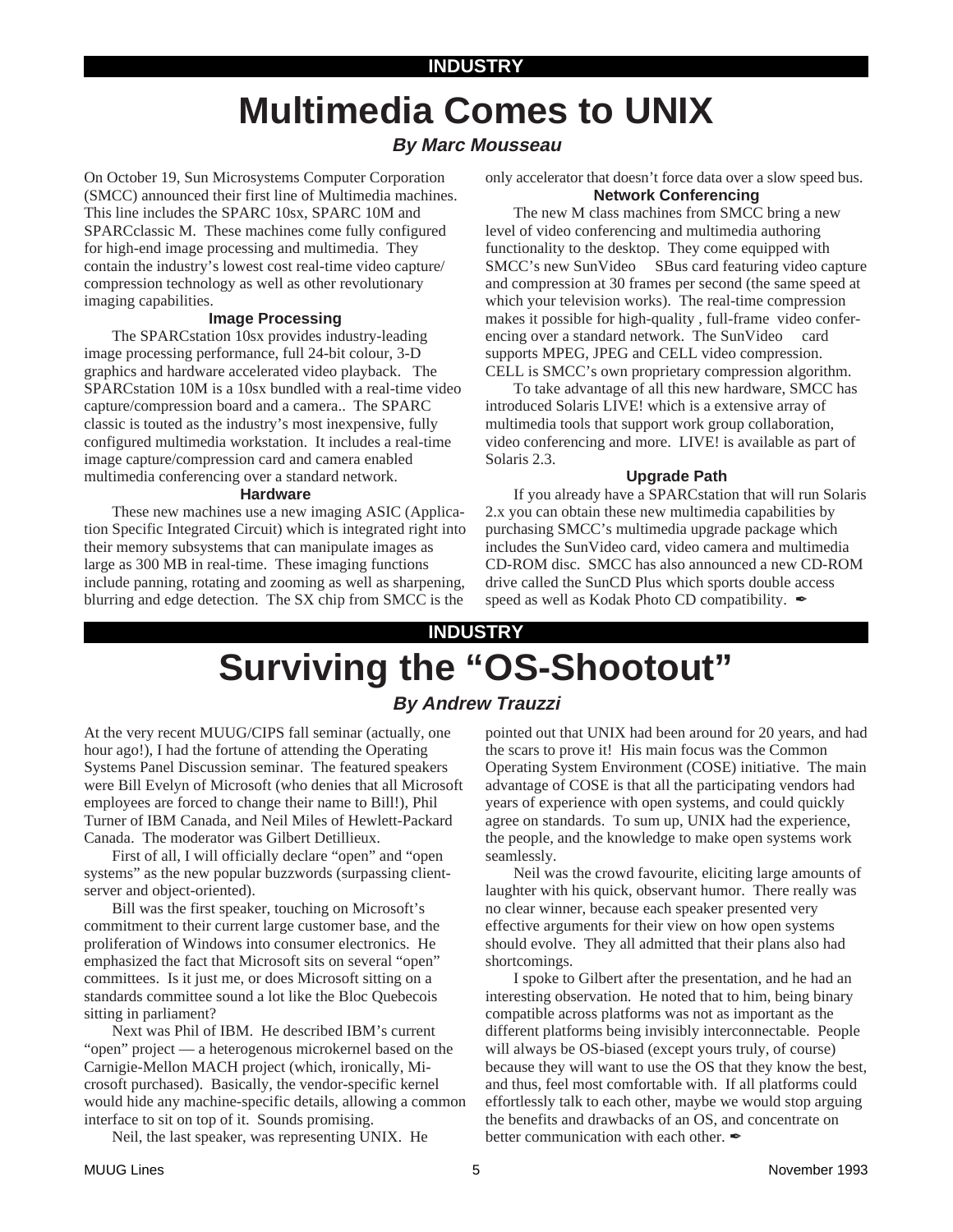# **MUUG ELECTIONS MUUG Gets A New Board**

# **By Andrew Trauzzi**

During our last MUUG meeting, the new MUUG board was formed by acclamation. The eight members met (along with the previous members of the board) to determine which position each member would fill. The 1993/1994 MUUG board is as follows:

> **President - Bary Finch** (Previously Susan Zuk) **Vice President - Ramon Ayre** (Previously Bary Finch) **Treasurer - Rick Horocholyn** (Previously Rick Horocholyn) **Secretary - Brad West** (Previously Roland Schneider) **Newsletter Editor - Andrew Trauzzi** (Previously Gilbert Detillieux) **Publicity - Rory Macleod** (Previously Gilles Detillieux)

**Membership - Greg Moeller** (Previously Richard Kwaitkowski) **SIG Coordinator - Bary Finch** (Previously Bary Finch) **Meeting Coordinator - Paul Hope** (Previously Paul Hope)

Looks like another great bunch! (And I'm not just saying that because I am in the list!)

If you wish to contact the board through e-mail, there are three different aliases:

- **board@muug.mb.ca** includes both the current and past year's board members
- **old-board@muug.mb.ca** includes the past year's board members
- **new-board@muug.mb.ca** includes the current board members

Feel free to use the one that suits your needs.  $\blacktriangle$ 

# **THE FORTUNE FILE**

# **Submitted by Gilbert Detillieux (originally by Chuck Tomasi)**

I heard a good one at work today and thought I would pass it on. One of the engineers who is working on a project involving PCMCIA asked me what it stood for. I thought about it for a minute, but before he let me spit out my definition, he quipped "People Can't Memorize Computer Industry Acronyms."

I laughed pretty hard since it is one of the worst acronyms to hit the industry in a long time and his definition was so appropriate.

# **CORPORATE MEMBERSHIPS**

**Are there other people at your office who wish to join**

# **The Manitoba UNIX User Group?**

**Well now is a better time than ever before with MUUG Corporate Memberships!**

- **Ten employee minimum**
- **Memberships are twenty dollars each**
- **Two members will have voting rights**
- **Corporate MONA access is not available, but**
- **Personal MONA accounts are available**

**For details, contact any MUUG board member.**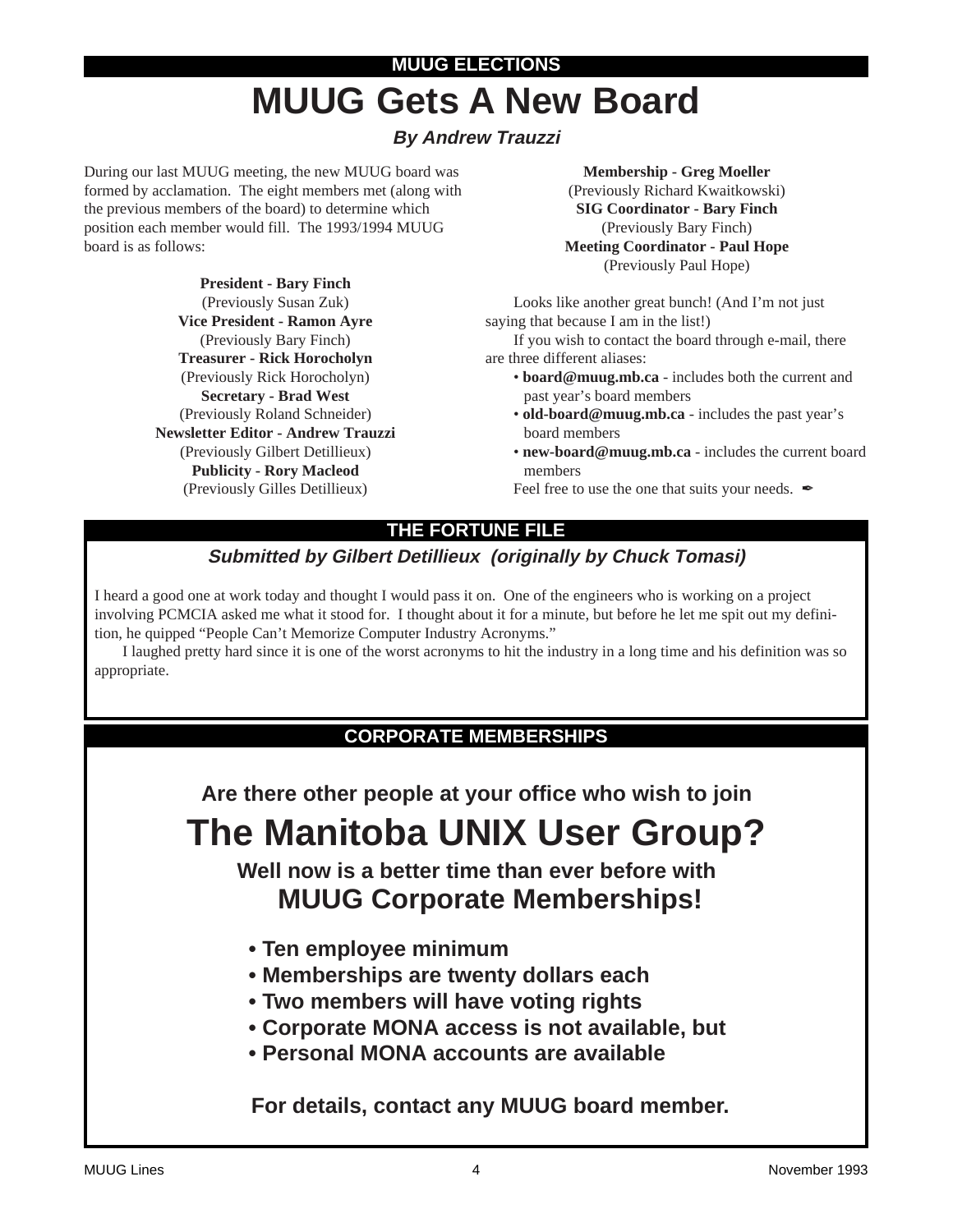# **PRESIDENT'S CORNER**

# **A Change By Bary Finch**

Here it is. My first President's Corner, as I was just elected to President a couple of weeks ago. Thank you to everyone who came out to Annual General Meeting to elect the new board. I know I am going to have a tough time replacing Susan Zuk as President, with all the contributions she made to MUUG. So November comes with some change for MUUG.

I am looking forward to this coming year, as I see a well established group that is getting an excellent reputation in the Winnipeg IT community. We will continue to provide the presentations at our meetings that will give our membership the information that it needs to remain aware of the coming trends in the UNIX world. Hopefully we will also give you a view into some areas that you haven't seen before.

To get us there we have a great group sitting on the new board. Susan Zuk, now Past President, will continue to give her insight and commitment to MUUG. We welcome Ramon Ayre of CSB Systems as the new Vice President. He will provide MUUG with a different perspective, from that of a partner in a UNIX based business. Rick Horocholyn will continue on for another year as Treasurer, keeping us always in a good position financially. Another new addition to the board this year is Brad West of Freshwater Fish Marketing Corp. Brad will join us in the position of Secretary. A name that will be familiar to many of us is Greg Moeller, who has done a lot for the Linux / System Administration SIG. He will be joining the board in charge of Membership. A familiar face returns in the role of Meeting Coordinator, as Paul Hope continues to find new speakers and make sure all the meetings run smoothly. Andrew Trauzzi, of the City of Winnipeg, is new to the board this year, and will be the newsletter editor, a position of respect but perhaps not envy (just kidding). *[Hey this is fun! — ed.]* In the position for

Publicity is again a new person to the board, Rory Macleod of Xerox Canada Ltd.

For all the people returning to the board, thanks for a great year last year, and looking forward to working with you again this year. For all the new people on the board, welcome! You'll enjoy working to help MUUG grow.

I know with the group we have working together on the board that we will continue the strong growth we have seen in MUUG. We are getting more "high profile" speakers to present for us, and are always looking for new directions to go in. "Leave no Xstone unturned" or something like that.

With the CIPS / MUUG Survival Seminar now just past, we again helped provide a forum for people to better understand what's happening in today's technologies. Also a specific view of what's going on in Winnipeg's IT community.

These are the kinds of activities MUUG will continue to sponsor and represent. I am excited about the possibilities for MUUG within the coming year, as our new board members add their ideas to MUUG's future.

I will continue on with established functions, such as working with Susan Zuk on the Corporate Sponsorship program, and being a liaison to many of the other organizations in Winnipeg that MUUG works with. In addition I will look for new opportunities for MUUG.

I also welcome any comments from our members as to what directions they would like to see MUUG go in, or if they're just happy with the way things are now! You can contact me, preferably by email at bfinch@muug.mb.ca, or by phone at 934-2723 (work) if you don't have email access.

I'm looking forward to seeing you at the November meeting!

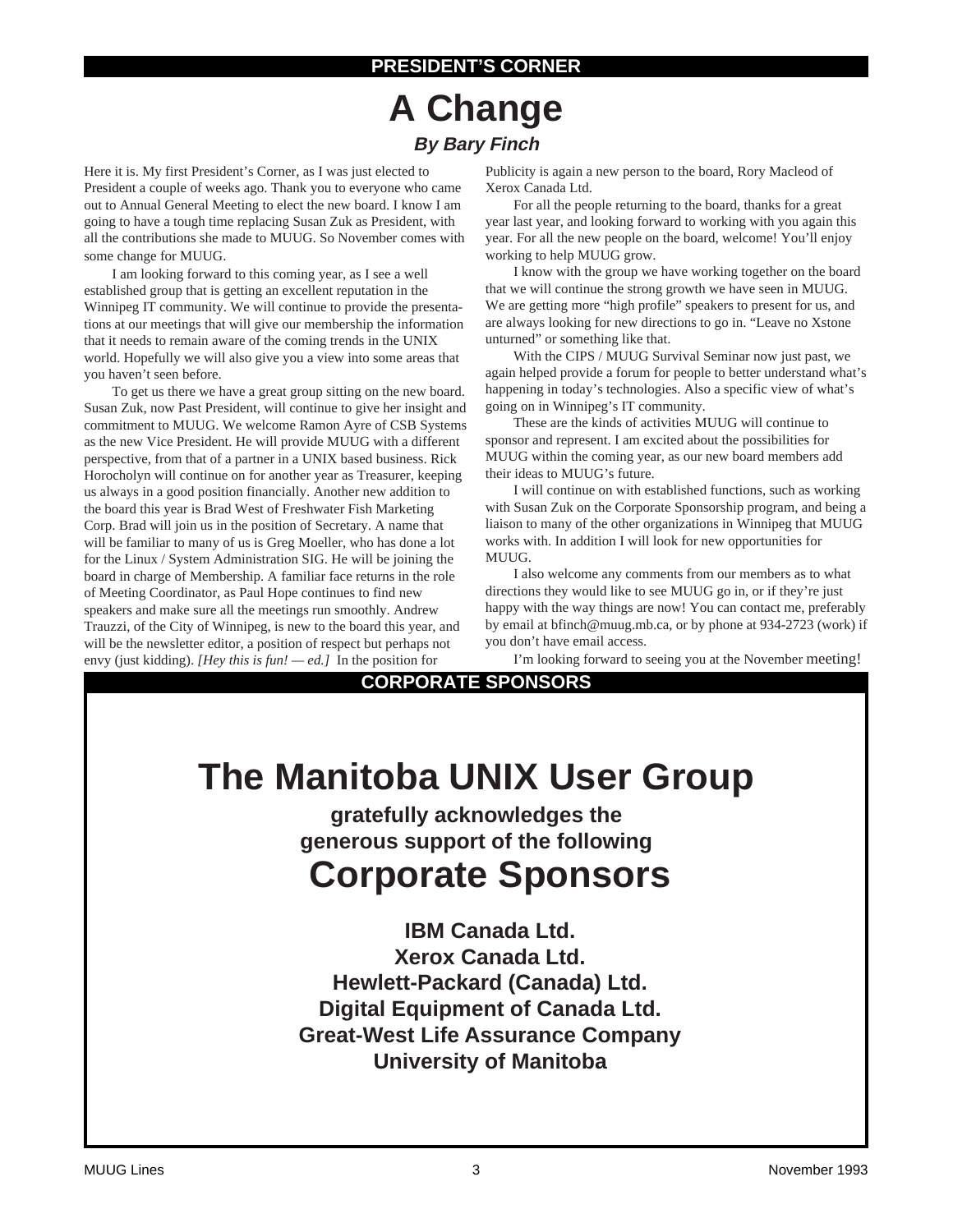# **RAMBLINGS**

# **Kudos! By Andrew Trauzzi**

Welcome to the sixth volume of MUUG Lines! I will kick off my stint as MUUG editor by congratulating all of the new board members on their appointments. I would like to thank the previous board members for all their help (and all their future help) during our 'transition phase'. I would personally like to thank Gilbert Detillieux for his help, insight, and PageMaker Templates. They all make my job a great deal easier.

In this issue, I will outline what I intend to accomplish over the next year, what equipment I use, and how you can get a hold of me.

## **New Monthly Columns!**

Peter Graham has started a new GNU column, and other monthly columns such as Beginning UNIX, The Internet Forum, a product review column, and Access — a database column (I hope Microsoft didn't copyright that), should appear within the next few months. If you have an idea for a new column, drop me a line, or accost me after a meeting. Specifically, I would like to see an X-Window user/programmer column. Any takers?

| President:                  | <b>Bary Finch</b>       | (W) 934-2723   |
|-----------------------------|-------------------------|----------------|
| Vice-President:             | Ramon Ayre              | $(W)$ 947-2669 |
| Treasurer:                  | Rick Horocholyn         | $(W)$ 474-4533 |
| Secretary:                  | <b>Brad West</b>        | $(W)$ 983-0336 |
| Membership Sec.:            | Greg Moeller            |                |
| <b>Mailing List:</b>        | <b>Roland Schneider</b> | 1-482-5173     |
| <b>Meeting Coordinator:</b> | Paul Hope               | $(W)$ 237-2361 |
| Newsletter editor:          | Andrew Trauzzi          | $(W)$ 986-6009 |
| <b>Publicity Director</b>   | Rory McLeod             | 488-5168       |
| Information:                | <b>Bary Finch</b>       | $(W)$ 934-2723 |
| (or)                        | Andrew Trauzzi          | $(W)$ 986-6009 |
|                             |                         | (FAX) 986-5977 |

# Advertising Rates **Group Information**

| Quarter page         | \$50  |
|----------------------|-------|
| Half page            | \$75  |
| Full page            | \$100 |
| Insert $(1-4$ pages) | \$100 |

Above prices are per issue. The first ad is charged at the full price; each successive month is 1/2 price.

Ad copy must be submitted by the final copy deadline for an issue (usually 3 weeks prior to the monthly meeting) in a format acceptable to the editor. (Please make arrangements with editor beforehand.)

**Internet E-mail: editor@muug.mb.ca**

## **Hardware**

This newsletter is now being produced on my home equipment which includes a Macintosh Quadra 700 with 20 MB RAM, 1.2 GB HD, CD-300, and a networked DOS PC. I also have easy access to a 600 DPI scanner, so if anyone out there is feeling adventurous, I could scan in a monthly cartoon. For printing, I have a VaporHardware LaserWriter (hopefully the real thing comes in soon).

#### **Software**

I utilize a variety of packages to convert and compose pictures and text. The majority of the work is achieved using PageMaker 4.2 and FreeHand 3.1.

## **Submissions**

Articles can be submitted in almost any manner (writing on cornflakes notwithstanding). I prefer them in an electronic format submitted through MONA, but if you don't have an account, give me a UNIX, DOS, or Mac diskette. All MONA submissions should be mailed to the editor account (editor@muug.mb.ca). I will attempt to check my mail daily, but I may lapse a few times.  $\mathscr{I}$ 

# **The 1993-1994 Executive Copyright Policy and Disclaimer**

This newsletter is Copyrighted by the Manitoba UNIX User Group. Articles may be reprinted without permission, for non-profit use, as long as the article is reprinted in its entirety and both the original author and the Manitoba UNIX User Group are given credit.

The Manitoba UNIX User Group, the editor, and contributors of this newsletter do not assume any liability for any damages that may occur as a result of information published in this newsletter.

The Manitoba UNIX User Group meets at 7:30 PM the second Tuesday of every month, except July and August. Meeting locations vary. The newsletter is mailed to all paid-up members one week prior to the meeting. Membership dues are \$25 annually and are due as indicated by the renewal date on your newsletter's mailing label. Membership dues are accepted at any meeting, or by mail.

> **Manitoba UNIX User Group P.O. Box 130, Saint-Boniface Winnipeg, Manitoba R2H 3B4**

**Internet E-mail: membership@muug.mb.ca**